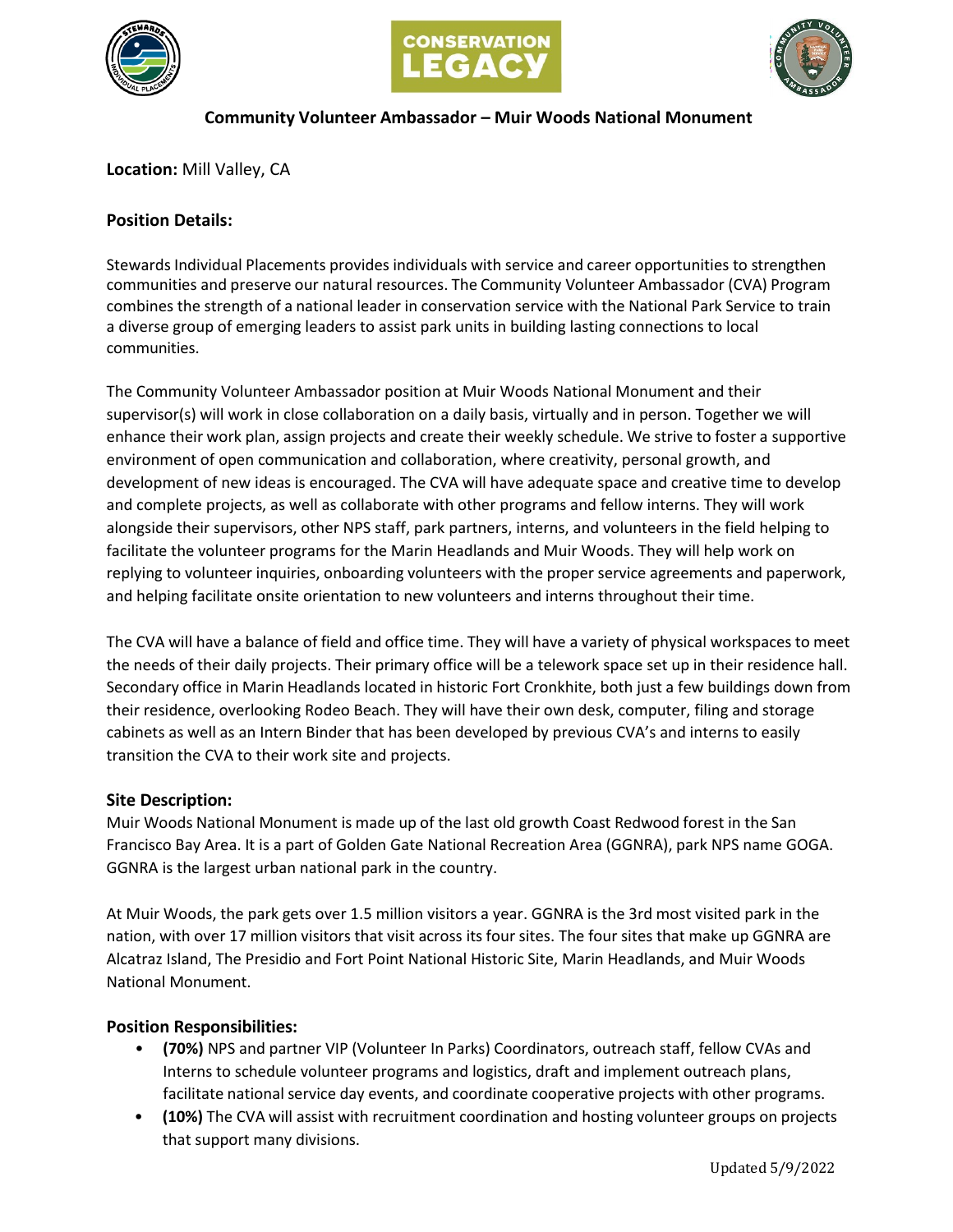





- $\circ$  This will allow the intern the opportunities to work with Natural Resource Managers, Trails Crew, and Education and Outreach Ranger staff to host these volunteers to complete meaningful service projects.
- **(10%)** Interpretation staff to provide volunteer support, seek professional development, identify and coordinate service projects, schedule interpretive tours and educational opportunities to enhance volunteer programs.
- **(10%)** The CVA will be integrated in the work managed by the Parkwide Volunteer Manager and team as well as the Golden Gate Parks Conservancy Volunteer Management team, attend monthly meetings that bring together all the park volunteer programs.
	- o The CVA will also work with the social media team, to enhance the presence of volunteerism on the parks social media platforms.

# **CVA Minimum Requirements:**

- Participate in the CVA National Early Service Training in fall/winter 2022/2023
- Be a U.S. citizen or lawful permanent resident
- Be 18-30 years old at time of service (veterans up to 35 years old)
- College diploma
- Interest in conservation and the outdoors
- Interest in learning
- Ability to speak to large groups
- Ability to attend meetings, take notes, and report back to supervisor
- Ability to be on time to work
- Must be comfortable and able to wear a uniform
- Ability to work as a team player
- Ability to work in a fast paced environment, with phone ringing often, while working at a computer working on projects.
- Ability to work with diverse audiences, from different backgrounds and interest.
- Welcome and treat all people with respect
- Actively participate in staff meetings, wellness activities, and other team communication.
- Proactively communicate with supervisor and team ("overshare, no surprises")
- Model flexibility and a positive attitude in changing circumstances
- Submit proof of a Driver's License and undergo a Federal Background Check, upon selection
- US Citizen, or Lawful Permanent Resident Alien of the United States

# **Preferred Qualifications:**

- Have the ability to speak in front of large audiences
- Be a quick learner
- Be motivated to learn new skills and tasks
- Be creative and think outside the box on best ways to get work done
- Ability to type and take notes
- Ability to create spreadsheets
- Ability to stay organized, create files, and create folders
- Ability to use email, and reply to email inquiries
- Familiarity with Microsoft Word, Excel, and using Teams and Zoom software for programs for meetings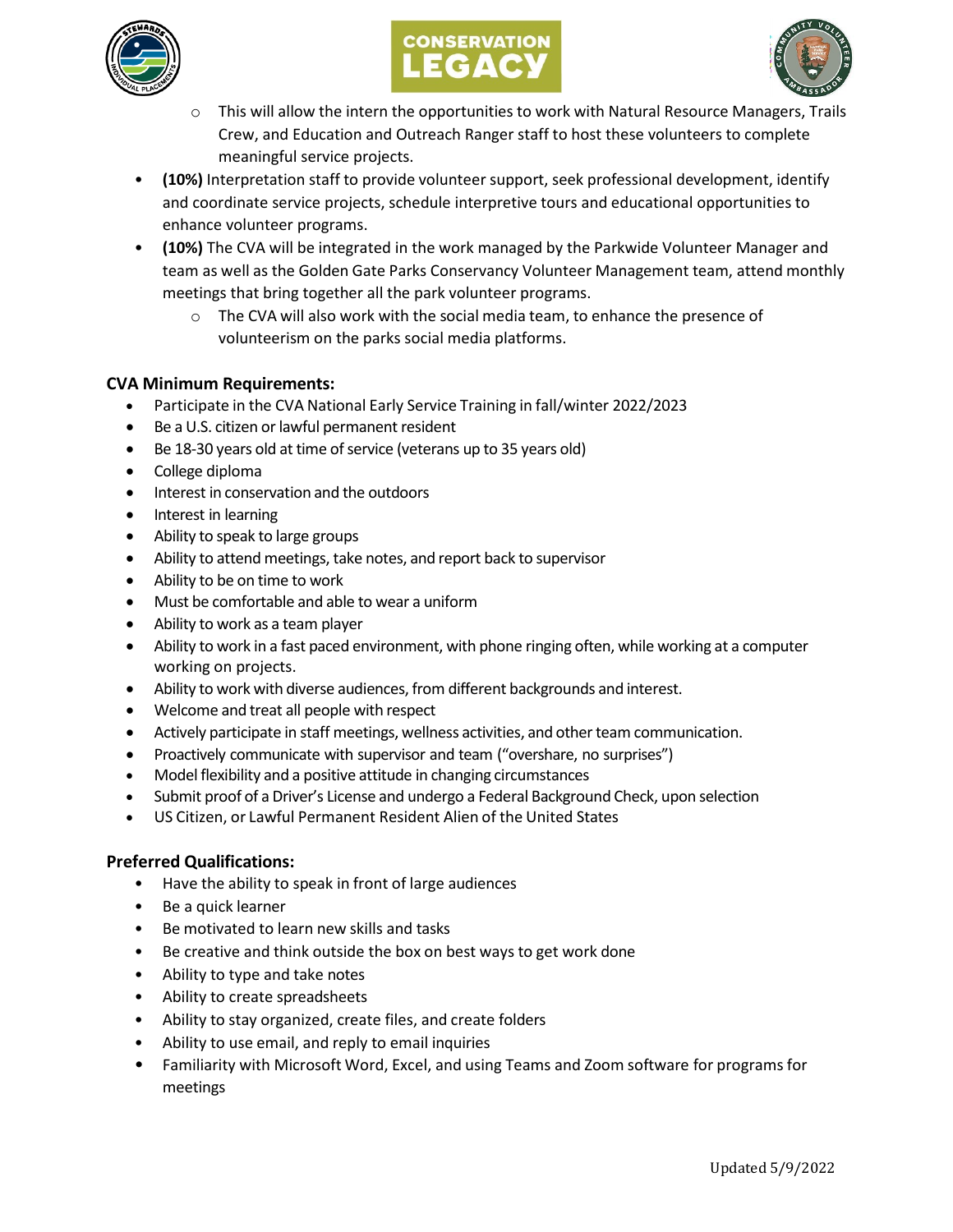





# **Additional Information:**

Muir Woods National Monument and Marin Headlands, both located in Golden Gate National Recreation Area, are locations that are just 12 miles/30 minutes drive from the city of San Francisco, in California.

Park housing is available for this position, housing is located in Marin Headlands, which is right across the street from Rodeo Beach, a popular beach for visitors to walk, and for surfers. Park housing is also just steps away from a wide network of trails in the rolling hills of the Marin Headlands, popular for hiking, biking, and running.

Housing is provided in a fully furnished, heated, dormitory-style residence hall, where the CVA will have their own private room. The facility includes a large, stocked kitchen including cookware, dishes, common kitchen appliances, and ample storage space for food. In addition to the kitchen, there are two community living rooms equipped with TVs, a dining room, laundry facility, and four restrooms, two of which are accessible for individuals with disabilities. Free wi-fi/internet is also available. The residence hall can house up to 16 residents and functions as an incredible networking opportunity for the CVA as they will be living with other interns and staff of the NPS and partnering organizations. Two other dormitories are also within walking distance for expanding networking and social opportunities

Because GGNRA is made up of four sites, Alcatraz Island, Fort Point National Historic Site, Muir Woods National Monument, and Marin Headlands, the person selected for this position will get a chance to visit all of these sites, as a part of their onboarding, and to learn the sites resources, stories, and relevance in being a National Park Service site.

Lastly GGNRA has a robust volunteer program across all of its sites and is managed by volunteer coordinators for each site. This is a chance for the candidate to work in the 3rd most visited National Park site in the nation. There will be lots to learn, and room for growth in many places. The candidate will also have the potential to network with park staff and park partners, gaining insight into how parks work. And get a chance to build relationships for possible future employment opportunities.

# **Benefits:**

- CVA will receive a weekly stipend of **\$500** (additional \$65/week, if housing is not provided)
- Housing available
- Limited health care/childcare benefits
- The position is eligible for an AmeriCorps Education Award \$6,345.00 (pre-tax) upon successful completion of the program
- Professional development funds
- Networking opportunities within the National Park Service and partnering organizations
- Public Land Corps Hiring Authority

# **How to Apply**

The CVA position will start on **Monday, September 12th, 2022,** and run for 50 weeks until Friday, August 25th 2023. Applicants will need to apply here: CVA Member Application 2022-2023 (September Cohort) [\(jotform.com\)a](https://form.jotform.com/221255497395162)nd attach a cover.

Please ensure your cover letter addresses the specific requirements and position details for this park. You may submit one application for multiple positions by selecting all sites and attaching the necessary cover letters.